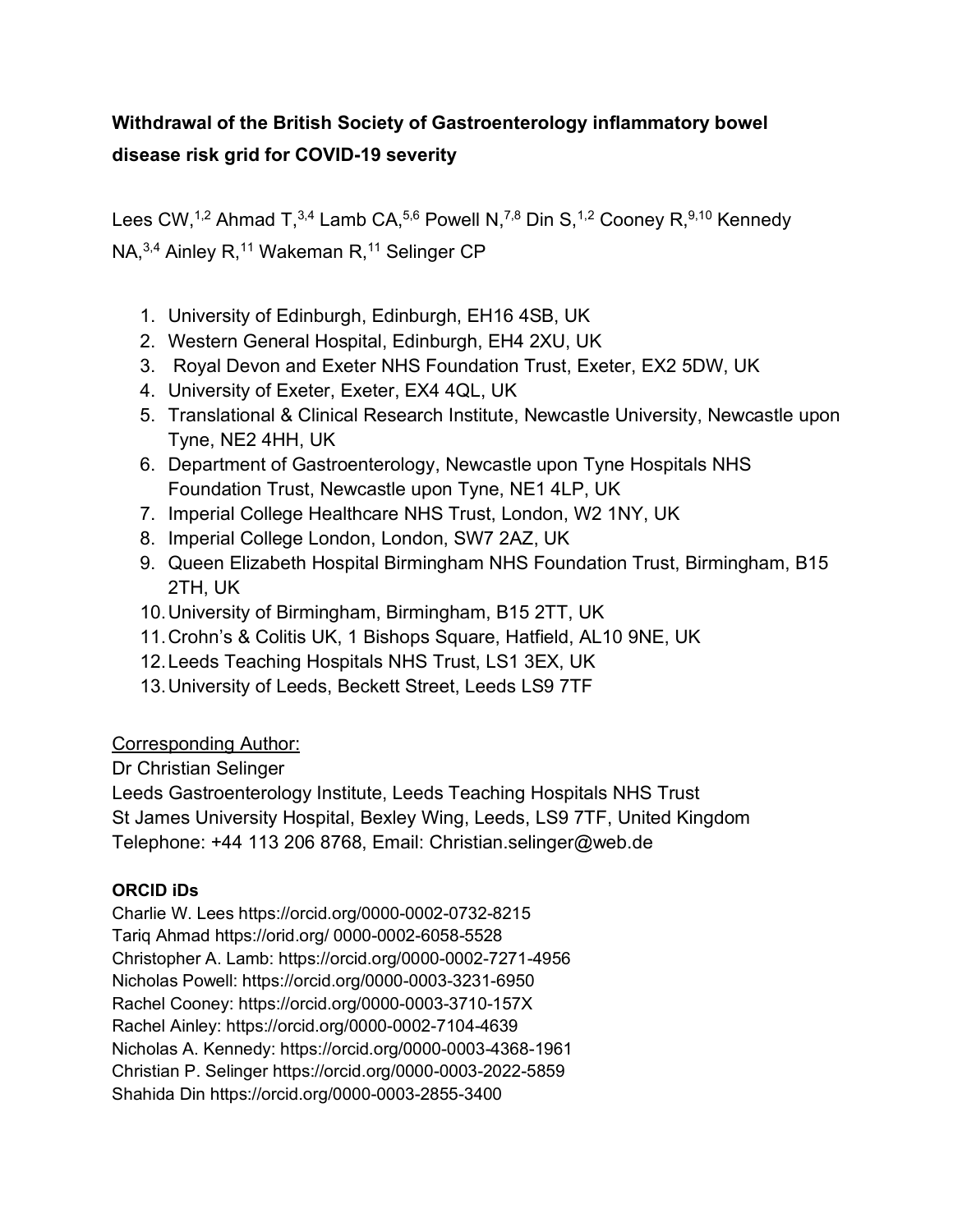At the start of the SARS-CoV-2 pandemic, we and others, produced guidance for people living with inflammatory bowel disease and their clinical teams on behalf of the British Society of Gastroenterology[.\[1\]](https://paperpile.com/c/6Z4DPb/hGed) This included publication of a risk grid based on key variables that were believed to increase the risk of adverse COVID-19 outcomes. The grid has been widely adopted providing a useful framework for patients, clinicians and policy makers, but is now no longer relevant and should not be used.

The risk grid was the basis for categorisation into clinically vulnerable and extremely clinically vulnerable grouping informing those who should follow 'shielding' recommendations. It subsequently informed prioritisation for vaccination against SARS-CoV-2 and more recently use of anti-virals and monoclonal antibody therapies directed against SARS-COV2 . We developed the grid in April 2020 based on early information about the risk of severe COVID-19 outcomes and extrapolated from pre-existing data about the risk of severe infection in IBD patients.

With hindsight, the key groupings, set two years ago, appear to have largely been accurate. The risk of severe COVID-19 is higher in older people, males, obesity and other major comorbidities[.\[2\]](https://paperpile.com/c/6Z4DPb/NRsg) Crohn's disease and ulcerative colitis are not inherently associated with increased risk of severe outcomes as shown by the OpenSafely platform[.\[3\]](https://paperpile.com/c/6Z4DPb/Q919) Corticosteroids and active inflammatory bowel disease both appear to increase risk although no study has managed to conclusively or mechanistically clarify this relationship[.\[4,5\]](https://paperpile.com/c/6Z4DPb/E0HZ+DbnW) Other commonly used IBD therapies (anti-TNF [unless used in combination with thiopurines], anti-IL12/23, JAK inhibitors) do not appear to impart an increased risk, in contrast to rituximab, an antibody that depletes B cells, used in rheumatology[.\[3\]](https://paperpile.com/c/6Z4DPb/Q919)

Vaccination against SARS-CoV2 has uncoupled symptomatic infection and poor outcomes (hospitalisation, ICU admission and death).[5] The CLARITY and VIP studies provided critical observations about the immune response and effectiveness of vaccination in IBD patients informing policy in the UK and beyond[.\[7–9\]](https://paperpile.com/c/6Z4DPb/KXvj+fK42+77ix) We have shown that antibody responses are attenuated and less durable in patients treated with anti-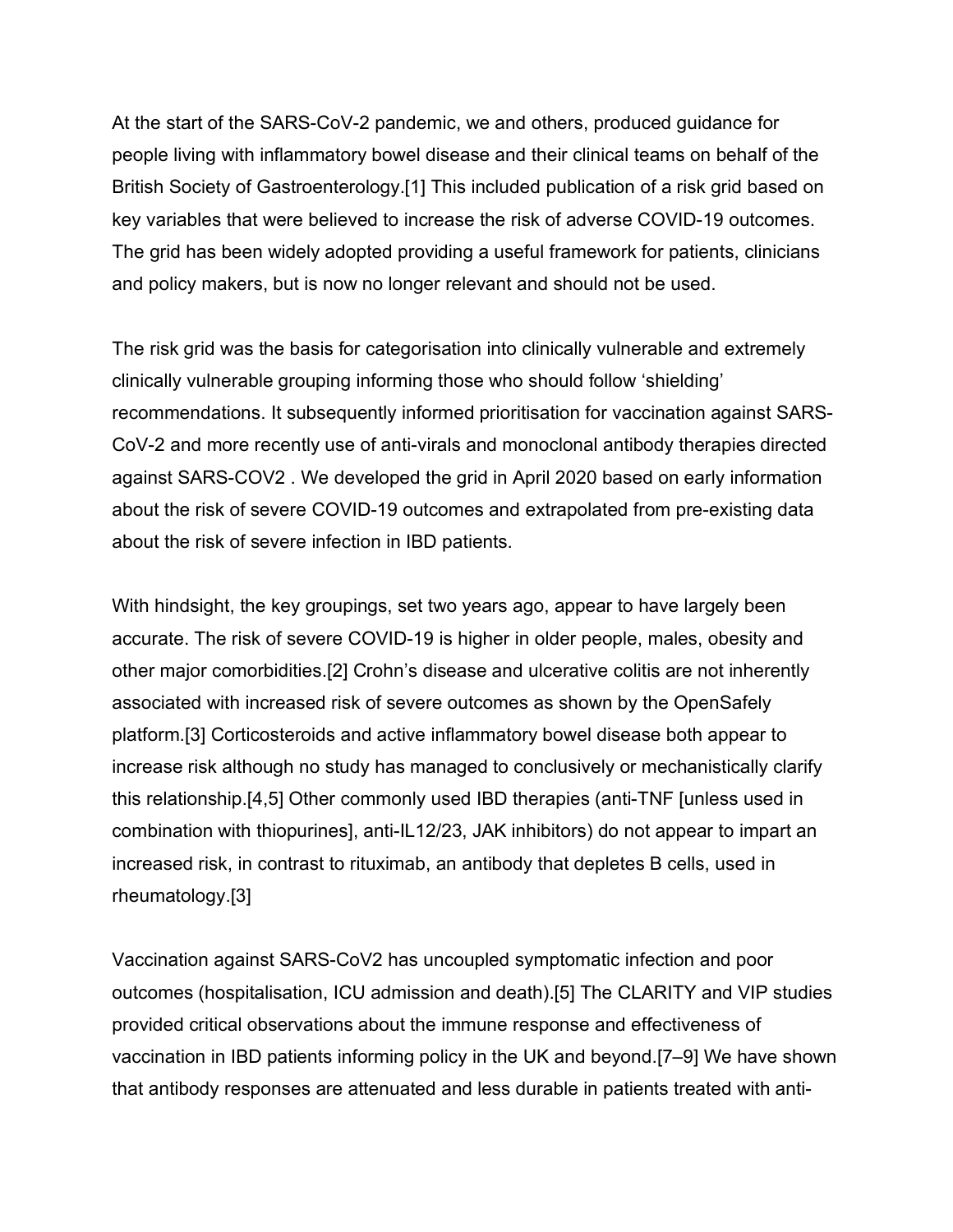TNF therapy, and to a lesser extent with tofacitinib, but not with thiopurines. Anti-viral T cell responses are largely intact. After two primary doses of vaccine, breakthrough and reinfection with SARS-CoV-2 are more common in anti-TNF treated patients compared to vedolizumab.[7] Reassuringly, like the general population, severe infection after a full course of vaccination in anti-TNF treated patients is rare.[7] Nevertheless, anti-TNF treated patients should continue to accept booster doses to overcome this effect.

The velocity of the pandemic has recently shifted, with two waves of Omicron starting with the emergence of BA.1 in November 2021. This variant is highly transmissible but associated with reduced severity[.\[10\]](https://paperpile.com/c/6Z4DPb/sSYK) More recently, the BA.2 variant of Omicron is driving a further wave of symptomatic COVID infections and an increase in hospitalisations, as almost all COVID restrictions are lifted in the UK and many other countries. A booster dose of mRNA vaccine after either ChAdOx1 nCoV-19 or BNT162b2 has been shown to provide protection against symptomatic Omicron infection, although this wanes over time[.\[11\]](https://paperpile.com/c/6Z4DPb/ioO6) The protection against severe outcomes is likely to be prolonged.

Where does this leave IBD patients today? We want to reassure patients that for the vast majority there is no increased risk of adverse COVID outcomes. The major potential risk to date, has been of inadequate vaccination responses, which have been largely overcome by adjusted primary vaccine schedules, boosters and availability of anti-virals. We therefore predict that the disruption from the pandemic for individuals with IBD will largely now be no different to the general population. Therefore, with all of this in mind it is the right time to discontinue the risk grid.